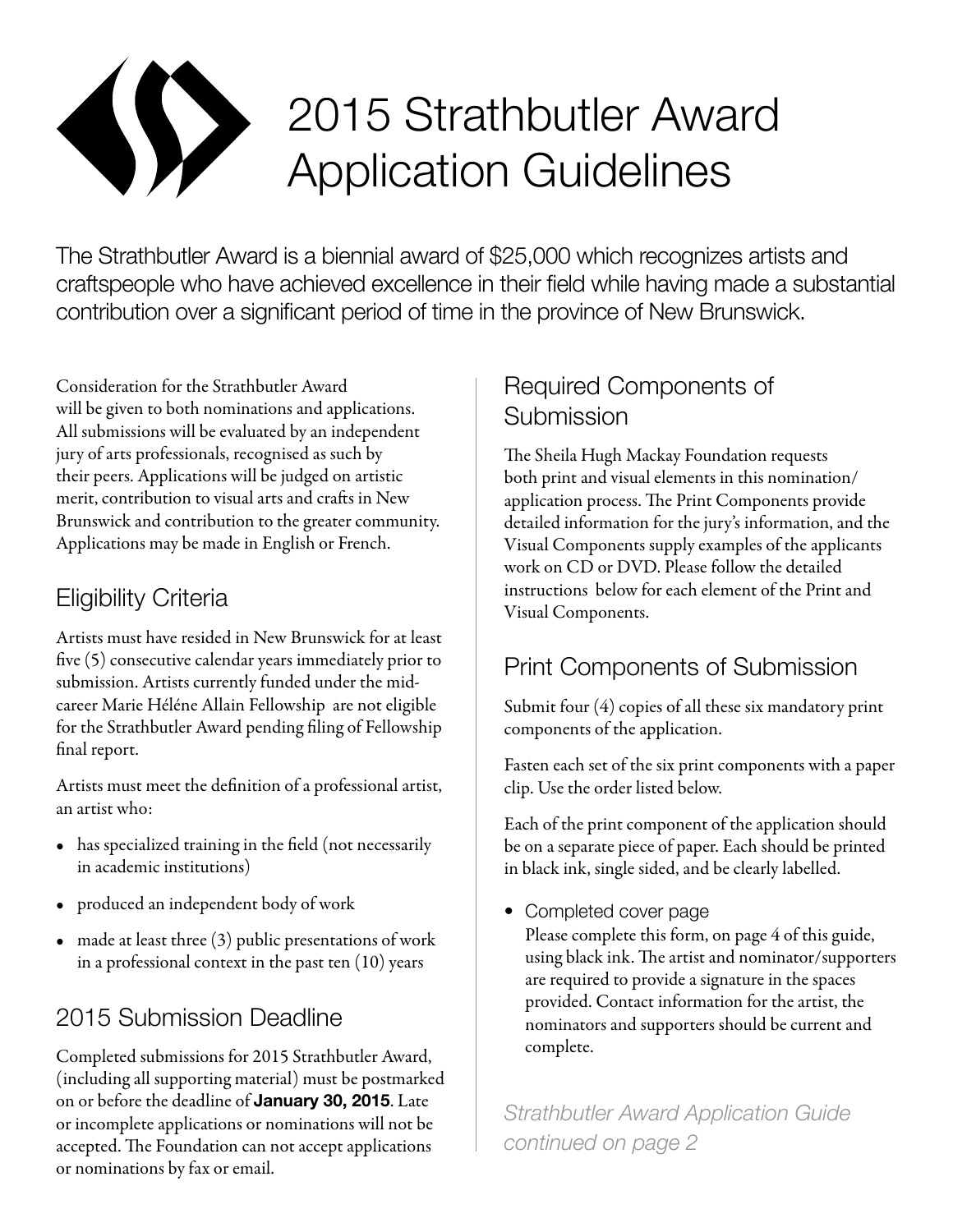#### *Strathbutler Award Application Guide continued from page 1*

• Letters of support

Applicants may submit two letters of support. If a third party is nominating an artist for the Strathbutler, that letter of nomination is considered one of the letters of support. Additional letters will not be considered by the jury. The jury will be referring to these letters to assist them in evaluation of both the artistic merit of the artist and his/her contribution to visual arts in New Brunswick and the greater community.

- An artistic statement of not more than 500 words
- A biography of not more than 500 words Please provide a brief summary of your artistic career, highlighting the significant events, inspirations or influences of your career as a professional artist. This biography should be suitable for distribution to the press.
- A curriculum vitae of the artist of up to four pages
- A numbered list identifying each of the images provided on the Visual Components CD or DVD.

The list should correspond to the order in which the images on the disc are presented. This list should include the following identifying information:

- Title of Work: name each digital image with a number, your initials, the year completed, and title of the work. Ensure that the numbers for the first nine images begin with a zero (eg: 01InitialsYearTitle.jpg)
- Materials and Size
- Present location if applicable
- You may include a brief (one to two sentence) comment on each image.

# Visual Components of Submission

With emphasis on recent work, artists must submit a disc of up to twenty (20) images. It is recommended that the images presented show a range of work. Please read carefully the guidelines below for detailed information on the presentation of images.

- Images of work must follow these guidelines:
	- Images are to be submitted on CD or DVD in a PC compatable format
	- JPEG file format only
	- At a resolution of 72 dpi with maximum dimensions, in pixels of 1024 (w) x 768 (h)
	- • 1 MB maximum filesize
	- RGB or grayscale colour mode files only (no CMYK images)
	- Save images directly on CD / DVD without creating folders
	- Mark the disc with the artist's name and the year of submission (2015)
	- If video is required, use files that can be accessed by Quick Time, Windows Media Player or Flash. Ensure that files are PC compatible.
	- If video alone is submitted, it must not exceed 10 minutes.
	- If video is combined with still images, video must not exceed 5 minutes and still images may number no more than 10.
- Digital Portrait
	- One of the goals of the Strathbutler Award Program is to increase the visibility of New Brunswick artists. To assist us in a timely promotion of both a short list of Strathbutler nominees and the announcement of the 2015 winner, we request a frontal head shot of the artist suitable for distribution to the press.

*Strathbutler Award Application Guide continued on page 3*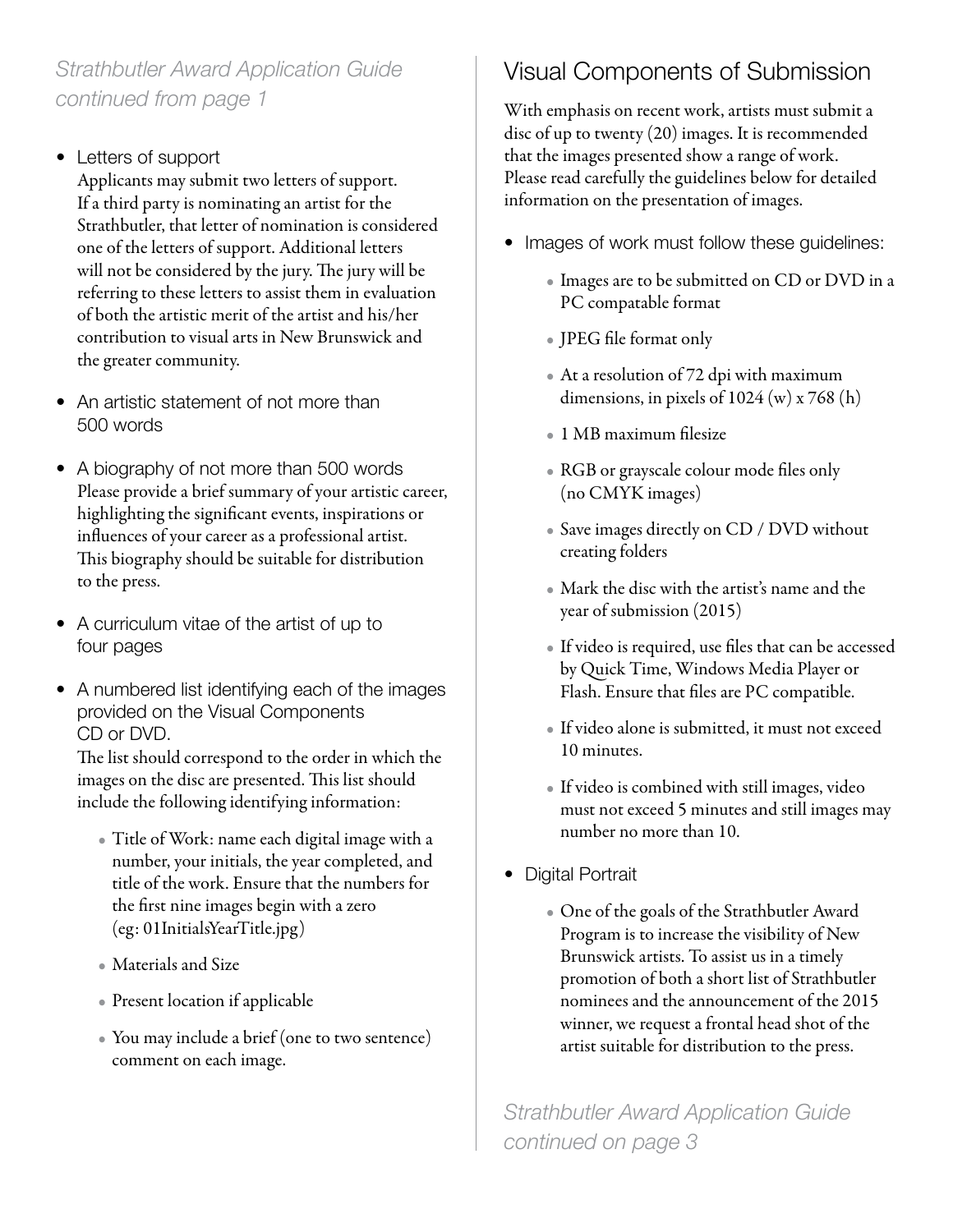*Strathbutler Award Application Guide continued from page 2*

#### Before you submit: Reminders

Remember to submit four (4) complete sets of all the six mandatory Print Components of the application.

Fasten each set of the six Print Components with a paper clip. Use the order listed in the detailed descriptions.

Each of the print component of the application should be on a separate piece of paper. Each should be printed in black ink and clearly labelled. Please print singlesided.

Submit one (1) disc with all digital images. Clearly label disc with artist's name and date (2015).

Send your completed Application package to:

The Sheila Hugh Mackay Foundation P.O. Box 416, Saint John, New Brunswick, E2L 4L9

If you have questions about the Application Guidelines, please contact the Foundation's Executive Director, Kathryn McCarroll:

Phone: 506.693.5647

Email: sheilahughmackay@nb.aibn.com

The Sheila Hugh Mackay Foundation, Inc. reserves the right to refuse applications that are incomplete or that do not follow the guidelines presented here.

The announcement of the 2015 Strathbutler recipient will be made in September 2015.